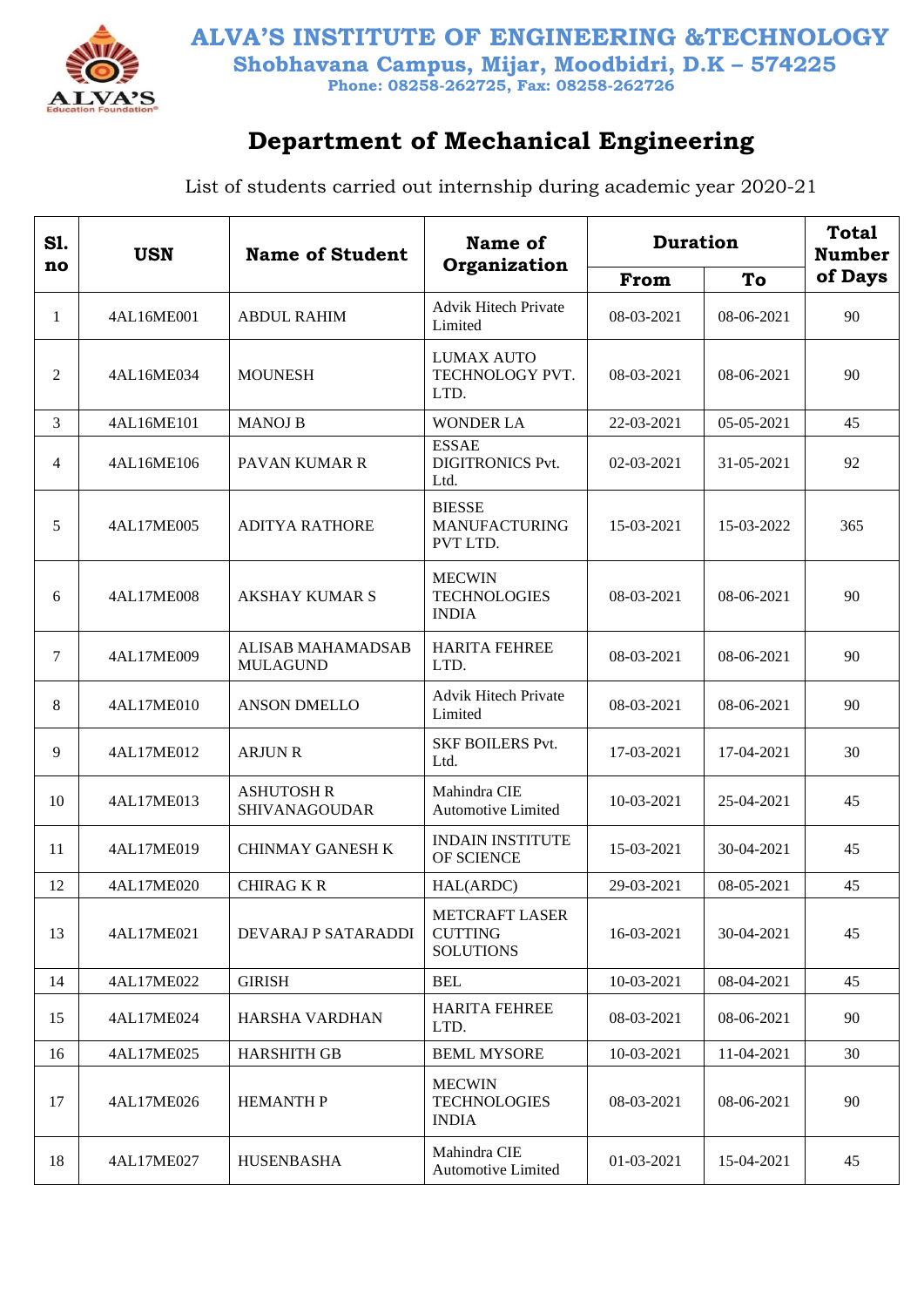

| 19 | 4AL17ME028 | <b>INAMDAR PAVAN</b><br><b>RAGHAVENDRA</b> | <b>BIESSE</b><br><b>MANUFACTURING</b><br>PVT LTD. | 15-03-2021 | 15-03-2022   | 365 |
|----|------------|--------------------------------------------|---------------------------------------------------|------------|--------------|-----|
| 20 | 4AL17ME030 | <b>KARANHS</b>                             | <b>TVS MOTORS</b><br><b>COMPANY</b>               | 08-03-2021 | 08-06-2021   | 90  |
| 21 | 4AL17ME032 | <b>KISHOR H H</b>                          | <b>BIESSE</b><br><b>MANUFACTURING</b><br>PVT LTD. | 15-03-2021 | 15-03-2022   | 365 |
| 22 | 4AL17ME034 | <b>LAXMAN B HEBBAL</b>                     | <b>VEE-TECH VALVES</b><br>PVT LTD.                | 16-03-2021 | 30-04-2021   | 45  |
| 23 | 4AL17ME036 | MITHESH GOWDA J R                          | <b>BIESSE</b><br><b>MANUFACTURING</b><br>PVT LTD. | 15-03-2021 | 15-03-2022   | 365 |
| 24 | 4AL17ME038 | N SUNIL NAIK                               | <b>LUMAX AUTO</b><br>TECHNOLOGY PVT.<br>LTD.      | 08-03-2021 | $08-06-2021$ | 90  |
| 25 | 4AL17ME039 | <b>NANDEESH M</b><br><b>HIREMATH</b>       | <b>VEE-TECH VALVES</b><br>PVT LTD.                | 16-03-2021 | $30-04-2021$ | 45  |
| 26 | 4AL17ME040 | NAVEEN KUMAR H C                           | LUMAX AUTO<br>TECHNOLOGY PVT.<br>LTD.             | 08-03-2021 | 08-06-2021   | 90  |
| 27 | 4AL17ME018 | <b>CHARAN M S</b>                          | HAL(ARDC)                                         | 29-03-2021 | 08-05-2021   | 45  |
| 28 | 4AL17ME043 | <b>PURUSHOTHAM</b><br><b>NAGESH GAWDA</b>  | <b>TVS MOTORS</b><br><b>COMPANY</b>               | 08-03-2021 | 08-06-2021   | 90  |
| 29 | 4AL17ME044 | R UMA SHANKAR                              | <b>BEL</b>                                        | 16-04-2021 | 15-05-2021   | 30  |
| 30 | 4AL17ME045 | RAGHAVENDRA M G                            | <b>SKF BOILERS Pvt.</b><br>Ltd.                   | 17-03-2021 | 17-04-2021   | 30  |
| 31 | 4AL17ME046 | <b>RAHUL HN</b>                            | <b>BEL</b>                                        | 10-03-2021 | 08-04-2021   | 45  |
| 32 | 4AL17ME047 | <b>RAJNISH KUMAR</b><br><b>MISHRA</b>      | <b>TATA ADVANCED</b><br>SYSTEM Ltd.               | 01-03-2021 | 14-04-2021   | 45  |
| 33 | 4AL17ME051 | <b>RATHNAKAR</b>                           | <b>BIESSE</b><br><b>MANUFACTURING</b><br>PVT LTD. | 15-03-2021 | 15-03-2022   | 365 |
| 34 | 4AL17ME056 | <b>S Y MOHAN KUMAR</b>                     | <b>WONDER LA</b>                                  | 22-03-2021 | 05-05-2021   | 45  |
| 35 | 4AL16ME706 | <b>CHANDRASHEKHAR</b>                      | <b>MICROFINISH</b><br><b>VALVE</b>                | 16-03-2021 | 30-04-2021   | 45  |
| 36 | 4AL16ME707 | FAKKIRESH BHAJANTRI                        | <b>Advik Hitech Private</b><br>Limited            | 08-03-2021 | 08-06-2021   | 90  |
| 37 | 4AL17ME017 | <b>CHANDANA G S</b>                        | <b>CMENVIRO</b><br>SYSTEMS PVT. LTD.              | 08-03-2021 | 30-05-2021   | 90  |
| 38 | 4AL17ME058 | <b>SANJAY M</b>                            | <b>Advik Hitech Private</b><br>Limited            | 08-03-2021 | 08-06-2021   | 90  |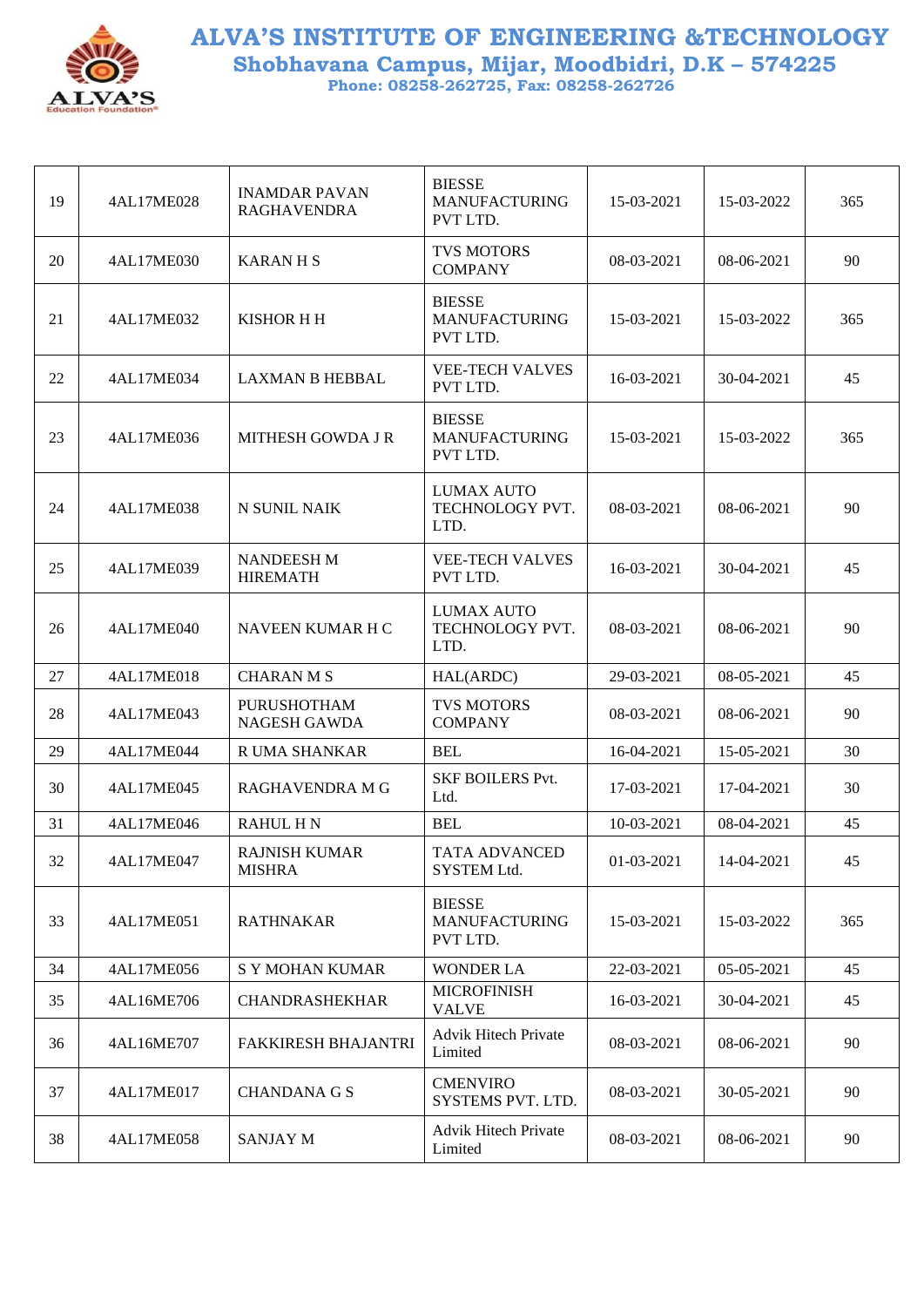

| 39 | 4AL17ME059 | SHANTHA KUMAR N                        | <b>CNC INDIA TOOLS</b><br><b>AND SERVICES</b><br>PVT. Ltd.             | 10-03-2021 | 26-04-2021 | 45  |
|----|------------|----------------------------------------|------------------------------------------------------------------------|------------|------------|-----|
| 40 | 4AL17ME062 | SHETTY SANKET<br><b>SUDHAKAR</b>       | <b>MECWIN</b><br><b>TECHNOLOGIES</b><br><b>INDIA</b>                   | 08-03-2021 | 08-06-2021 | 90  |
| 41 | 4AL17ME066 | <b>SHRIVATSA</b>                       | Doosan Power System,<br>India Pvt. Ltd                                 | 10-03-2021 | 26-04-2021 | 45  |
| 42 | 4AL17ME068 | <b>SINGH NIKHIL</b><br><b>DEVENDRA</b> | <b>BEL</b>                                                             | 16-04-2021 | 15-05-2021 | 30  |
| 43 | 4AL17ME070 | <b>SOYAB P NADAF</b>                   | Mahindra CIE<br>Automotive Limited                                     | 05-03-2021 | 20-04-2021 | 45  |
| 44 | 4AL17ME071 | <b>SREE RAKSHA S</b>                   | TCS ION, ONLINE<br><b>INTERNSHIP</b>                                   | 28-04-2021 | 28-05-2021 | 30  |
| 45 | 4AL17ME072 | <b>SRIVATHSA H S</b>                   | <b>Advik Hitech Private</b><br>Limited                                 | 08-03-2021 | 08-06-2021 | 90  |
| 46 | 4AL17ME073 | <b>SUDARSHAN B</b>                     | <b>ESSAE</b><br><b>DIGITRONICS Pvt.</b><br>Ltd.                        | 02-03-2021 | 31-05-2021 | 92  |
| 47 | 4AL17ME076 | <b>SUJAN SHEKAR H.S</b>                | Mahindra CIE<br>Automotive Limited                                     | 01-03-2021 | 15-04-2021 | 45  |
| 48 | 4AL17ME077 | <b>SUMAN SINGH</b>                     | TATA ADVANCED<br>SYSTEM Ltd.                                           | 01-03-2021 | 14-04-2021 | 45  |
| 49 | 4AL17ME078 | <b>SURAJ KOLI</b>                      | <b>ESSAE</b><br><b>DIGITRONICS Pvt.</b><br>Ltd.                        | 02-03-2021 | 31-05-2021 | 92  |
| 50 | 4AL17ME080 | <b>TAJUDDIN HI</b>                     | Mahindra CIE<br><b>Automotive Limited</b>                              | 05-03-2021 | 20-04-2021 | 45  |
| 51 | 4AL17ME083 | <b>VEENA V</b>                         | KBJNL, Thimmapur                                                       | 16-09-2020 | 30-10-2020 | 45  |
| 52 | 4AL17ME084 | VIGNESH K R                            | <b>VELKAST</b><br><b>FOUNDRIES</b>                                     | 10-03-2021 | 25-04-2021 | 45  |
| 53 | 4AL17ME086 | <b>VIKAS SK</b>                        | <b>ESSAE</b><br><b>DIGITRONICS Pvt.</b><br>Ltd.                        | 02-03-2021 | 31-05-2021 | 92  |
| 54 | 4AL17ME089 | <b>VIRESH B SIRIMANI</b>               | DOPAG INDIA PVT.<br><b>LTD</b>                                         | 05-04-2021 | 05-10-2021 | 180 |
| 55 | 4AL17ME092 | <b>CHANDRIKA M</b>                     | <b>CMENVIRO</b><br>SYSTEMS PVT. LTD.                                   | 08-03-2021 | 30-05-2021 | 90  |
| 56 | 4AL17ME093 | <b>ASHANB</b>                          | <b>VELKAST</b><br><b>FOUNDARIES</b>                                    | 10-03-2021 | 25-04-2021 | 45  |
| 57 | 4AL17ME700 | <b>AMARA N S</b>                       | <b>TOYOTA</b><br><b>INDUSTRIES</b><br><b>ENGINE INDIA Pvt.</b><br>Ltd. | 02-03-2021 | 30-05-2021 | 90  |
| 58 | 4AL17ME702 | <b>KEERTHINATH B M</b>                 | <b>CYIENT DLM</b><br>PVT.Ltd.                                          | 01-03-2021 | 16-04-2021 | 45  |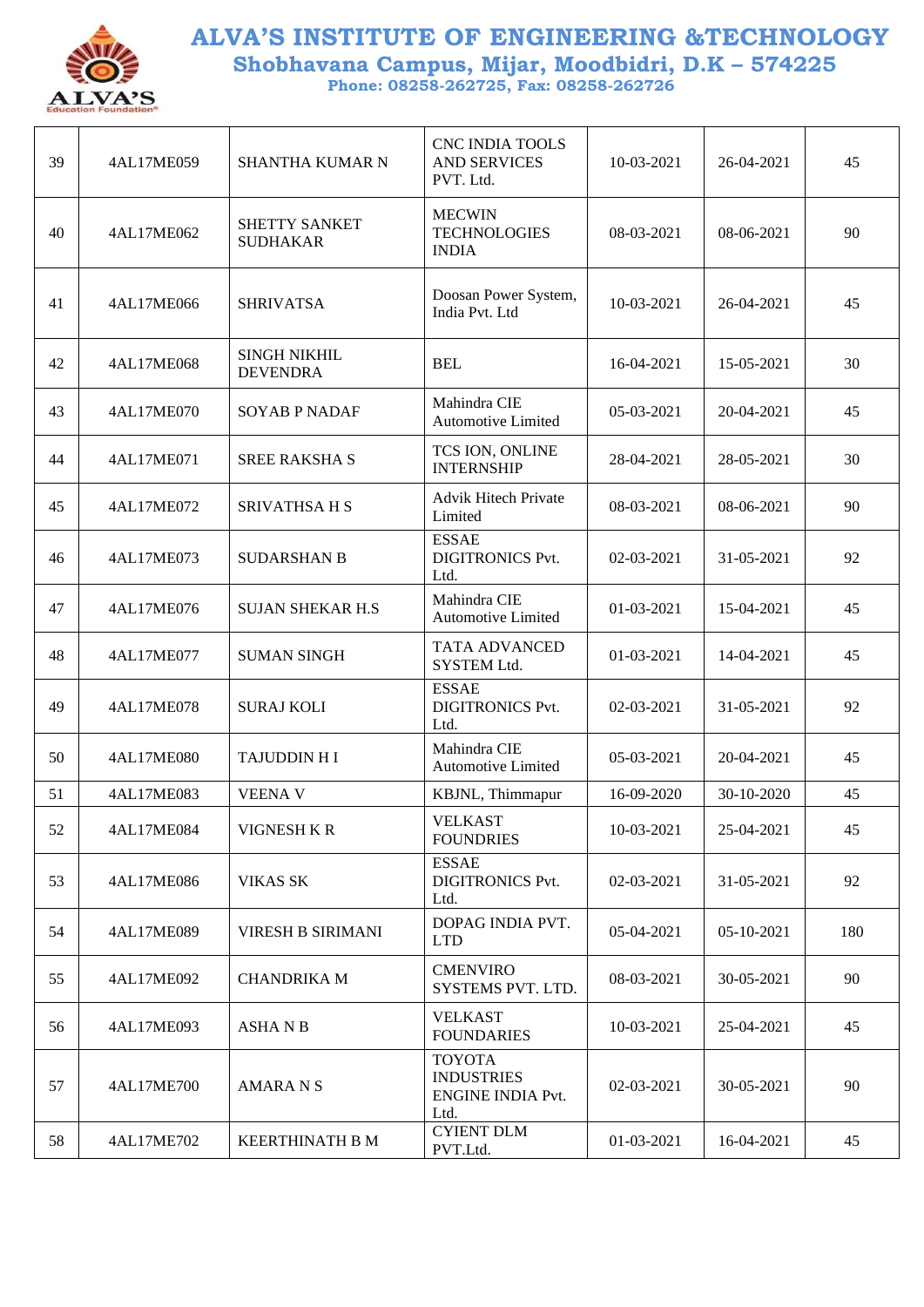

| 59 | 4AL17ME703 | <b>PAVAN R</b>                       | <b>MECWIN</b><br><b>TECHNOLOGIES</b><br><b>INDIA</b>                   | 08-03-2021 | 08-06-2021 | 90 |
|----|------------|--------------------------------------|------------------------------------------------------------------------|------------|------------|----|
| 60 | 4AL17ME704 | <b>SHANKAR U</b><br><b>BHIMARANI</b> | <b>MECWIN</b><br><b>TECHNOLOGIES</b><br><b>INDIA</b>                   | 08-03-2021 | 08-06-2021 | 90 |
| 61 | 4AL17ME705 | <b>SHRIDHAR</b>                      | <b>BEL</b>                                                             | 16-04-2021 | 15-05-2021 | 30 |
| 62 | 4AL17ME706 | <b>VARUNS</b>                        | <b>ESSAE</b><br><b>DIGITRONICS Pvt.</b><br>Ltd.                        | 02-03-2021 | 31-05-2021 | 92 |
| 63 | 4AL18ME400 | <b>ANAND N</b><br><b>BHOVIWADDAR</b> | <b>METCREAFT LASER</b><br><b>CUTTING</b><br><b>SOLUTION</b>            | 16-03-2021 | 30-04-2021 | 45 |
| 64 | 4AL18ME401 | <b>ANIL KUMARS</b>                   | <b>Advik Hitech Private</b><br>Limited                                 | 08-03-2021 | 08-06-2021 | 90 |
| 65 | 4AL18ME403 | <b>MALLIKARJUN G</b>                 | <b>MICROFINISH</b><br><b>VALVE</b>                                     | 16-03-2021 | 30-04-2021 | 45 |
| 66 | 4AL18ME404 | MARDANALI G NADAF                    | KBJNL, Thimmapur                                                       | 16-09-2020 | 30-10-2020 | 45 |
| 67 | 4AL18ME405 | PAVANKUMAR.S                         | <b>Advik Hitech Private</b><br>Limited                                 | 08-03-2021 | 08-06-2021 | 90 |
| 68 | 4AL18ME406 | <b>SACHIN</b>                        | KBJNL, Thimmapur                                                       | 16-09-2020 | 30-10-2020 | 45 |
|    |            |                                      | KBJNL, Thimmapur                                                       | 16-09-2020 | 30-10-2020 | 45 |
| 69 | 4AL18ME407 | SANGANABASU<br><b>GUDOOR</b>         | <b>MECWIN</b><br><b>TECHNOLOGIES</b><br><b>INDIA</b>                   | 08-03-2021 | 08-06-2021 | 90 |
| 70 | 4AL18ME408 | SOUJANYA H M                         | KBJNL, Thimmapur                                                       | 16-09-2020 | 30-10-2020 | 45 |
| 71 | 4AL18ME409 | SUBRAHMANYA. V.<br><b>BHAT</b>       | <b>DIVGI TORQUE</b><br><b>TRANSMISSION</b><br>PVT.LTD                  | 25-03-2021 | 20-04-2021 | 30 |
| 72 | 4AL17ME055 | <b>RITESH S SHETTY</b>               | Green thrust oil<br>industries pvt Ltd                                 | 29-03-2021 | 29-04-2021 | 30 |
| 73 | 4AL17ME001 | <b>ABDUL RAHIMAN</b>                 | <b>ONGC</b> Mangalore<br>Petrochemical Ltd.                            | 01-03-2021 | 15-04-2021 | 45 |
| 74 | 4AL17ME007 | <b>AKSHAY KULAL</b>                  | <b>ONGC</b> Mangalore<br>Petrochemical Ltd.                            | 01-03-2021 | 15-04-2021 | 45 |
| 75 | 4AL17ME031 | <b>KARTHIK PRABHU</b>                | <b>ONGC</b> Mangalore<br>Petrochemical Ltd.                            | 01-03-2021 | 15-04-2021 | 45 |
| 76 | 4AL17ME002 | <b>ABHIJITH</b>                      | <b>ONGC</b> Mangalore<br>Petrochemical Ltd.                            | 01-03-2021 | 15-04-2021 | 45 |
| 77 | 4AL17ME003 | ADITHYA NAYAK                        | <b>TOYOTA</b><br><b>INDUSTRIES</b><br><b>ENGINE INDIA Pvt.</b><br>Ltd. | 02-03-2021 | 30-05-2021 | 90 |
| 78 | 4AL17ME049 | <b>RAKSHAK RAI</b>                   | <b>SKF BOILERS Pvt.</b><br>Ltd.                                        | 01-03-2021 | 15-04-2021 | 45 |
| 79 | 4AL17ME037 | MUSTHAK AHAMED TH                    | <b>TVS MOTORS</b><br><b>COMPANY</b>                                    | 08-03-2021 | 08-06-2021 | 90 |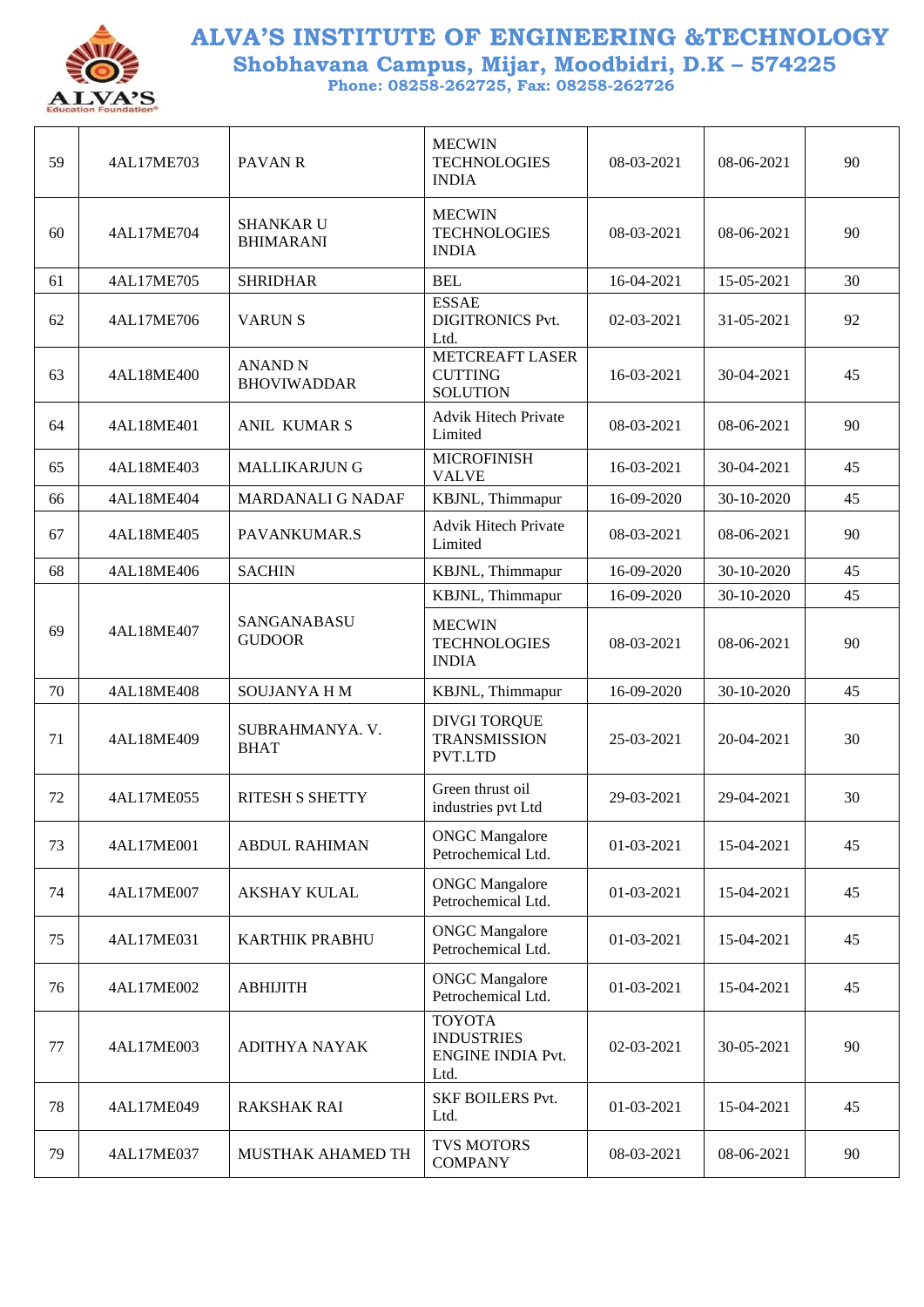

| 80  | 4AL17ME052 | <b>RISHAB RAJESH RAO</b>                  | <b>ONGC</b> Mangalore<br>Petrochemical Ltd.     | 01-03-2021 | 15-04-2021 | 45 |
|-----|------------|-------------------------------------------|-------------------------------------------------|------------|------------|----|
| 81  | 4AL17ME053 | <b>ROHAN PRABHU</b>                       | <b>SKF BOILERS Pvt.</b><br>Ltd.                 | 17-03-2021 | 17-04-2021 | 30 |
| 82  | 4AL17ME041 | <b>PAVAN</b>                              | <b>ESSAE</b><br><b>DIGITRONICS Pvt.</b><br>Ltd. | 02-03-2021 | 31-05-2021 | 92 |
| 83  | 4AL17ME050 | <b>RAKSHITH RAMESH</b><br><b>MARAKALA</b> | <b>ONGC</b> Mangalore<br>Petrochemical Ltd.     | 01-03-2021 | 15-04-2021 | 45 |
| 84  | 4AL17ME060 | SHASHANK V POOJARY                        | Mahindra CIE<br><b>Automotive Limited</b>       | 01-03-2021 | 15-04-2021 | 45 |
| 85  | 4AL17ME061 | <b>RITVIK S SHETTY</b>                    | Mahindra CIE<br><b>Automotive Limited</b>       | 01-03-2021 | 15-04-2021 | 45 |
| 86  | 4AL17ME069 | <b>SOURABH</b>                            | Mahindra CIE<br><b>Automotive Limited</b>       | 01-03-2021 | 15-04-2021 | 45 |
| 87  | 4AL17ME074 | <b>SUDEEP KUMAR JAIN</b>                  | <b>MRPL</b>                                     | 05-04-2021 | 04-05-2021 | 30 |
| 88  | 4AL17ME081 | <b>DHAXITH THACHERY</b>                   | Mahindra CIE<br><b>Automotive Limited</b>       | 01-03-2021 | 15-04-2021 | 45 |
| 89  | 4AL17ME085 | <b>VIGNESH PS</b>                         | Gurucharan Industries                           | 05-04-2021 | 05-05-2021 | 30 |
| 90  | 4AL17ME087 | VINEETH.R.SHETTY                          | Gurucharan Industries                           | 05-04-2021 | 05-05-2021 | 31 |
| 91  | 4AL17ME090 | <b>VISHAL S</b>                           | <b>SKF BOILERS Pvt.</b><br>Ltd.                 | 05-04-2021 | 05-05-2021 | 30 |
| 92  | 4AL17ME701 | <b>ASHISH S SHETTY</b>                    | <b>SKF BOILERS Pvt.</b><br>Ltd.                 | 01-03-2021 | 15-04-2021 | 45 |
| 93  | 4AL18ME402 | <b>ASHISH PINTO</b>                       | <b>SKF BOILERS Pvt.</b><br>Ltd.                 | 20-03-2021 | 20-04-2021 | 30 |
| 94  | 4AL14ME074 | <b>RAJATH RAJ UK</b>                      | <b>SKF BOILERS Pvt.</b><br>Ltd.                 | 17-03-2021 | 17-04-2021 | 30 |
| 95  | 4AL15ME002 | <b>ABHISHEK C H</b>                       | <b>GRASIM</b><br><b>INDUSTRIES LTD.</b>         | 25-03-2021 | 14-04-2021 | 30 |
| 96  | 4AL15ME032 | <b>DHANIK N</b>                           | <b>SALOC</b><br>TECHNOLOGY PVT.<br>LTD.         | 15-03-2021 | 05-05-2021 | 45 |
| 97  | 4AL15ME098 | LIKHITH POOJARY                           | <b>SKF BOILERS Pvt.</b><br>Ltd.                 | 17-03-2021 | 17-04-2021 | 30 |
| 98  | 4AL15ME727 | <b>SAURAV MANIKANTAN</b>                  | <b>SKF BOILERS Pvt.</b><br>Ltd.                 | 17-03-2021 | 17-04-2021 | 30 |
| 99  | 4AL16ME071 | <b>AKASH SHETTY</b>                       | Shree durga<br>engineering works                | 15-03-2021 | 20-04-2021 | 35 |
| 100 | 4AL16ME700 | <b>ABHISHEK BIRADAR</b>                   | <b>ESSAE</b><br><b>DIGITRONICS Pvt.</b><br>Ltd. | 16-03-2021 | 16-06-2021 | 90 |